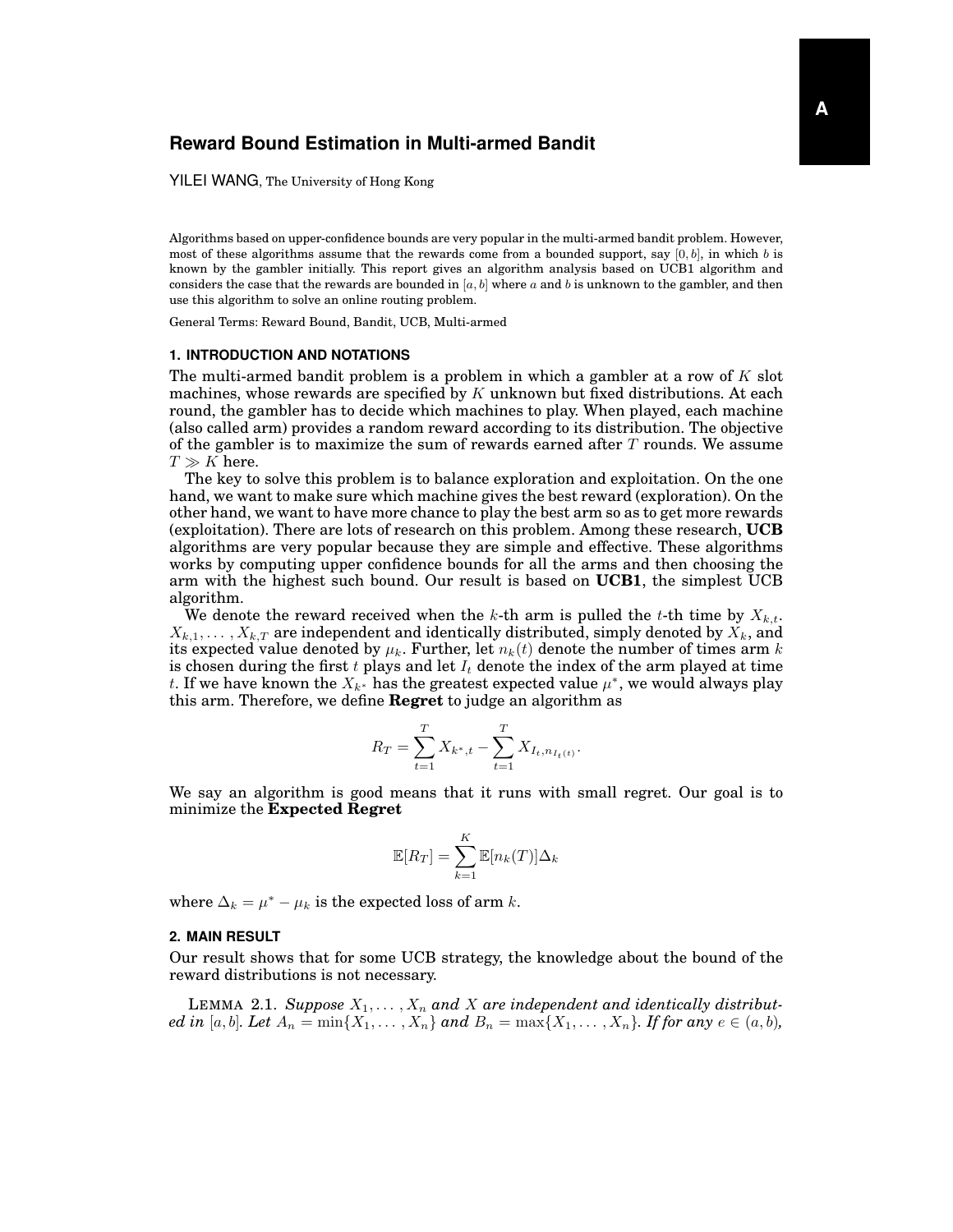$\mathbb{P}(X > e) < 1$  and  $\mathbb{P}(X < e) < 1$ , then

$$
\lim_{n \to \infty} \mathbb{E}[A_n] = a
$$
  

$$
\lim_{n \to \infty} \mathbb{E}[B_n] = b
$$

**PROOF.** Denote F the cumulative distribution function of X, then the cumulative distribution function of  $B_n$  is

$$
F_{B_n}(x) = \mathbb{P}(B_n \le x)
$$
  
= 
$$
\prod_{i=1}^n \mathbb{P}(X_i \le x)
$$
  
= 
$$
F^n(x).
$$

Hence the expected value of  $B_n$  is

$$
\mathbb{E}[B_n] = \int_{-\infty}^{\infty} x \, dF^n(x)
$$

$$
= b \cdot F^n(b) - a \cdot F^n(a) - \int_a^b F^n(x) \, dx
$$

The second equation holds because of the representations as **Riemann-Stieltjes** integral and integration by parts (see [Wikipedia, 2016]). Note that  $|F(x)| \leq 1$ ,  $F(b) = 1$ and  $0 \leq F(a) < 1$ , we have

$$
\lim_{n \to \infty} \mathbb{E}[B_n] = b - \lim_{n \to \infty} \int_a^b F^n(x) dx
$$

$$
= b - \int_a^b \lim_{n \to \infty} F^n(x) dx
$$

$$
= b
$$

according to **dominated convergence theorem**. Similarly, we get  $\lim_{n\to\infty} \mathbb{E}[A_n]$  $a. \square$ 

*Remark* 2.2. The speed that  $\mathbb{E}[A_n-B_n]$  converge to  $a-b$  depends on the distribution of X. Let's consider random variable X with support in [0, 1] with  $F(x) = x^{\alpha} (\alpha > 0)$ . Use the equation above, we get  $\mathbb{E}[B_n(x)] = n\alpha/(n\alpha+1)$ . When  $\alpha$  goes to 0, the speed that this value goes to 1 can be arbitrarily slow.

THEOREM 2.3. *If Algorithm 1 is run on* K *machines having i.i.d reward distributions*  $X_1, \ldots, X_K$  *with support in* [a, b], then its expected regret after T of plays is at *most*

$$
[8(b-a)^{2} \sum_{i:\mu_{i} < \mu^{*}} \frac{\ln T}{\Delta_{i}}] + (18+C)(\sum_{j=1}^{K} \Delta_{j})
$$
 (1)

 $where C = \min_t \{t \in \mathbb{N} : \int_a^b [F^t(x) + (1 - F(x))^t] dx \le (b - a)/4 \}$  and  $F(x)$  is the cumulative *distribution function of each arm.*

PROOF. The proof of this is similar to the proof of Theorem 1 in [Auer et al., 2002]. Notice that

$$
\zeta(\frac{9}{8}) = \sum_{n=1}^{\infty} n^{-9/8} \approx 8.6 < 9
$$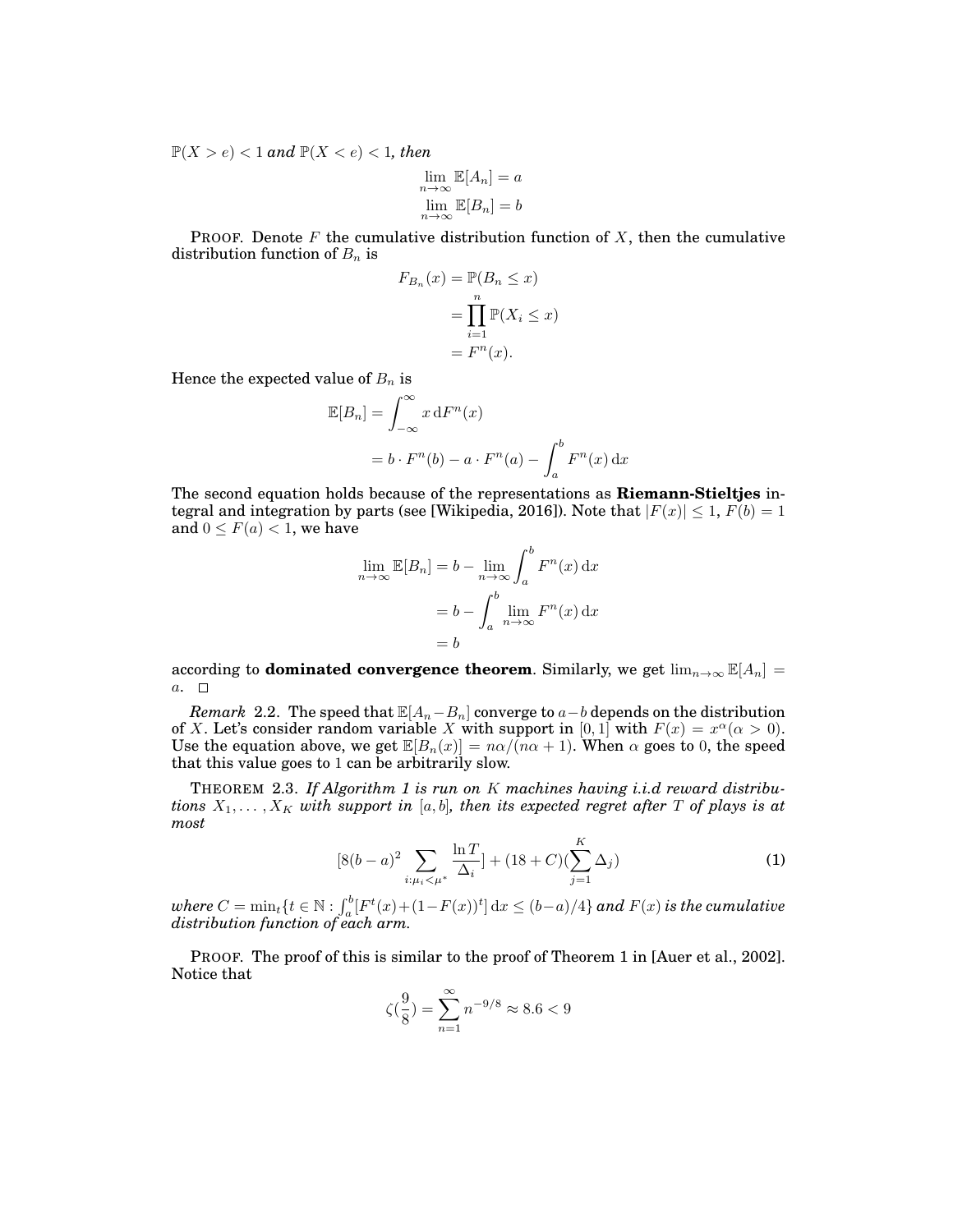**ALGORITHM 1:** UCB1 with reward bound estimation (**UCBRBE**)

**Input**: K slot machines with fixed reward distribution **for**  $t = 1, \ldots, K$  **do** play the  $t$ -th arm and get reward  $p$ set  $S_t = p$ ,  $n_t = 1$ **end** set  $a = \min\{S_1, \ldots, S_K\}, b = \max\{S_1, \ldots, S_K\}$ **for**  $t = K + 1, ..., T$  **do** set  $m = \arg \max_{1 \leq j \leq K} \{ S_j / n_j + (b - a) \sqrt{2 \ln t / n_j} \}$ play the  $m$ -th arm and get reward  $p$ set  $S_m = S_m + p$ ,  $n_m = n_m + 1$ **if** p < a **then** set  $a = p$ **end if**  $p > b$  **then** set  $b = p$ **end end**

and the lemma above, we conclude this result.  $\Box$ 

We call Algorithm 1 **UCBRBE** (Reward Bound Estimation). The only difference between **UCB1** and **UCBRBE** is that, the former uses the exact difference between upper bound  $b$  and lower bound  $a$  as the coefficient of the bias  $\sqrt{2 \ln t/n_j}$  , while the latter uses estimate bound.

### **3. EXAMPLES**

#### **3.1. Distributions and Regret**

For common distributions, the constant  $C$  in Equation 1 is not large.

- For uniformly distributed random variable,  $C = 7$ .
- For beta distributed random variable with parameter  $\alpha = \beta = 0.5, C = 5$ .
- For binomial distributed random variable with parameter p and n, we have

$$
C<-\frac{\ln 8}{\ln \max\{1-p^n,p^n\}}.
$$

These results show that the regret bound is also  $O(\ln T)$  and mostly would not be much larger than having known the reward bound initially.

In our experiment, we try 3 different distributions and compare the regret of **UCB1** and **UCBRBE**, as Figure 1 shows, where **Naive** is an algorithm that we always play the arm with the maximum mean reward on the historic data.

## **3.2. Reward Bound and Regret Bound**

To show running **UCB1** with haphazardly selected reward bound is not a good choice, we've done some other experiments.

Denote  $R(\alpha)$  the regret if we believe  $\alpha(b-a)$  is the difference between upper bound and lower bound, i.e., we use  $\alpha(b-a)\sqrt{2\ln t/n_j}$  as bias in UCB1. What's more, denote  $R^*$  as the regret of using Algorithm 1. The Table I shows that how this different estimate would influence the regret bound.

In Table I, we know that if  $\alpha$  deviate 1 too much (see  $R(0.1)$  and  $R(10)$ ), the regret can be very large. We also find that our algorithm **UCBRBE** runs as good as **UCB1**.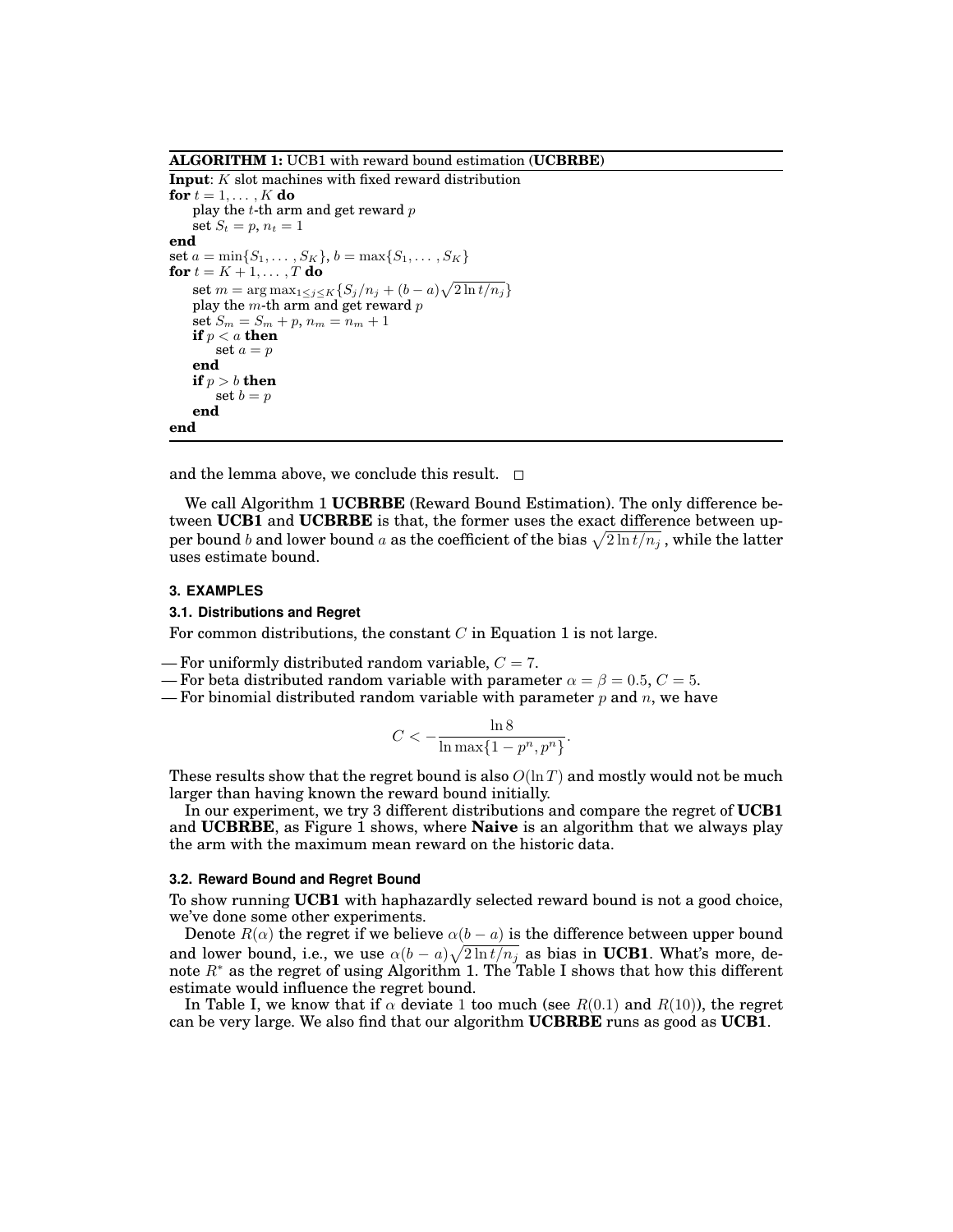





Fig. 1. The relationship between time and regret in different distributions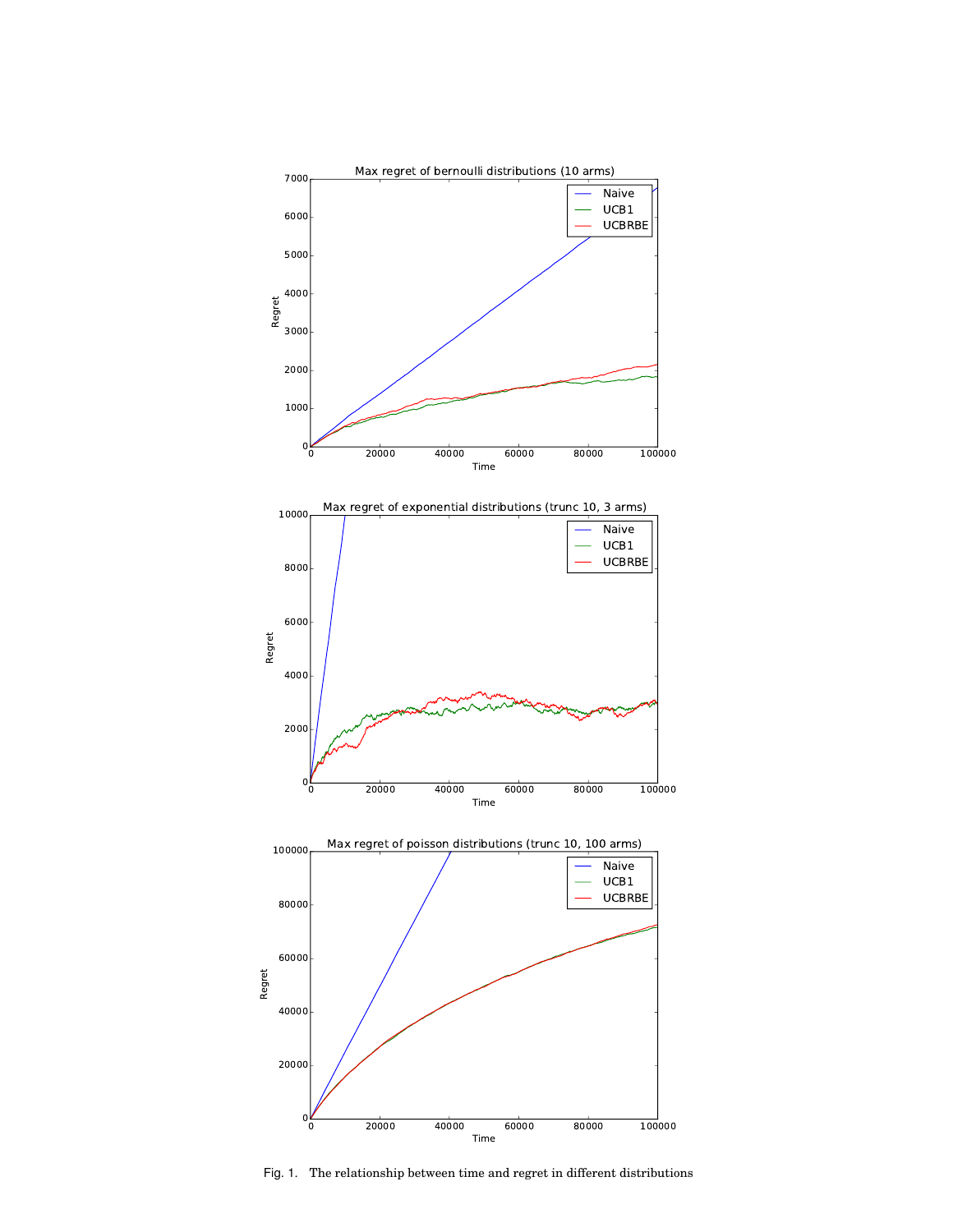| <b>Distribution</b>    | K  | $\bm{\tau}$ | R(0.1) | R*  | R(1) | R(10) |
|------------------------|----|-------------|--------|-----|------|-------|
| Beta 1                 | 4  | 25000       | 5318   | 164 | 171  | 3952  |
| Beta 2                 | 5  | 20000       | 3822   | 429 | 429  | 1981  |
| Beta 3                 | 6  | 16666       | 4056   | 304 | 304  | 3433  |
| Bernoulli <sub>1</sub> |    | 25000       | 8375   | 156 | 156  | 4192  |
| Bernoulli 2            | 8  | 12500       | 453    | 340 | 340  | 3445  |
| Bernoulli 3            | 10 | 10000       | 1019   | 459 | 459  | 2672  |

Table I. Regret Bound and Reward Bound in UCB1

*Note:* For 100 times we shuffle each arm's rewards and run the algorithm to get regret. The regret in this table is the maximal one.

## **4. APPLICATION**

Now, let's come to the routing problem as follows. We want to send big data, e.g.,  $T$ MB, from computer  $S$  to computer  $D$ . Suppose we have  $K$  cloud servers, denoted by  $C_1, C_2, \ldots, C_K$ . Our strategy is to choose one as intermediate node, i.e., we send the data to a server, and then the server send these data to  $D$ . As Figure 2 shows, we choose  $C_2$  as intermediate node for example.

Since the path structure and network state between  $S$  and  $C_i$  and between  $C_i$  and  $D$ are very complex, we could not predict which server is our best choice. Therefore, we describe our problem as online learning problem. We "learn" which server is the best choice by sending data and get feedback. That's what Algorithm 2 means.

## **ALGORITHM 2:** Online Routing Algorithm

**Input**: K cloud servers **while** *there are data to be sent* **do** pick  $k \in \{1, 2, ..., K\}$ send data to  $C_k$  for a while  $\Delta t$ get the transmission speed as feedback **end**



Fig. 2. Online Routing Problem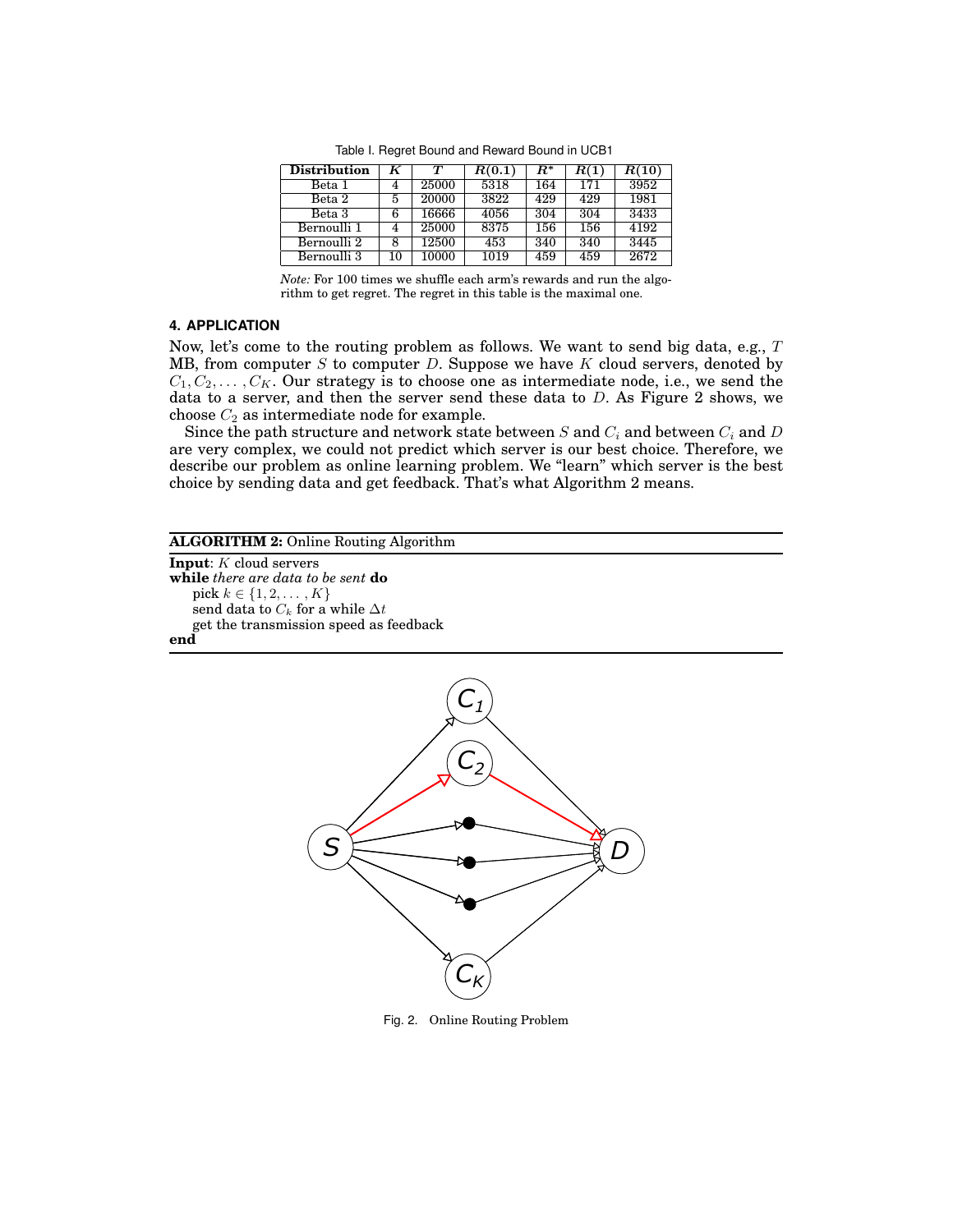Notice that the online routing problem is exactly the multi-armed problem with unknown reward bound. In our experiment, we have 3 different servers in Canada and America. Using Algorithm 1, each second we send data to a server and record the transmission speed (reward), as Figure 3 shows, where **e-Greedy** is an algorithm that with probability  $e$  we choose a random arm and with probability  $1 - e$  we choose the arm with the maximum mean reward on the historic data. (In Figure 3,  $e = 0.01$ .)



Fig. 3. The relationship between time and rewards in online routing problem

### **5. EXTENSION**

Though without detailed analysis like **UCB1**, we believe that all of UCB algorithms can run with reward bound unknown, using estimate reward bound as the bound in the bias.

In Table II, we test the same data in TableI with **UCB-V** (see [Audibert et al., 2007]). It's regret bound is

$$
\mathbb{E}[R_T] \le 10 \sum_{k:\mu_k < \mu^*} \left[\frac{\sigma_k^2}{\Delta_k} + 2(b-a)\right] \ln T.
$$

The main advantage of **UCB-V** is that the regret bound's rely on  $(b-a)^2$  is decreased to (b − a). Therefore, R(10) not that large compared with **UCB1**. We see **UCBRBE** based on **UCB-V** works as well as **UCB-V**.

#### **ACKNOWLEDGMENTS**

The authors would like to thank Dr. C. Wu for providing guidance and advice.